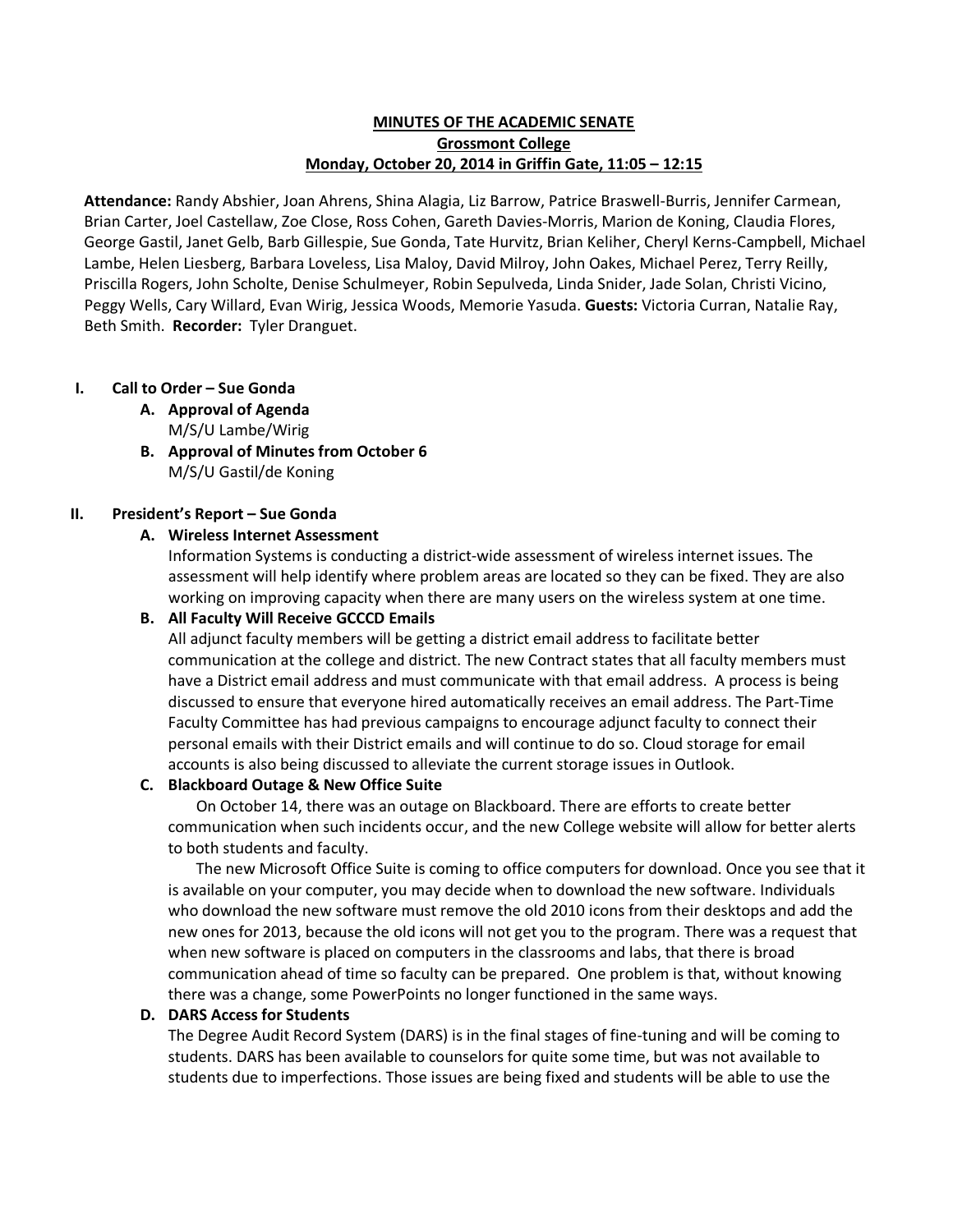system on their own. When available, we will arrange a demonstration of the DARS system for faculty and staff.

### **E. Call for SLO Coordinator (0.80) Coming**

The SLO Coordinator job position will be opening soon. The position begins next semester and will be filled by one person at 0.80 FTE instead of a coordinator and an assistant at 0.40 FTE each. [POSTSCRIPT: However, it is still an option for two people to split the duties if necessary.]

# **F. 40 Student Cap for Online Classes**

During October 13<sup>th</sup> Council of Chairs and Coordinators meeting, a discussion was held regarding the 40-student cap for online classes in the AFT Tentative Agreement. Although course caps are both a Senate and Union issue, this topic was not discussed in Senate in the T.A. After the CCC meeting, the change was made to increase the cap to 50--again without contributions from Senate. (Curriculum Committee and accreditation bodies have traditionally played a role in setting course maximums for pedagogical reasons and providing input for negotiations.) Sue Gonda will be following up on these events so that Senate will be brought into the discussion on this issue now and in the future. Let's look for a better communication process to bring Senate into conversations where both parties have jurisdiction.

### **G. Leadership Transition Update**

Tim Flood will be acting as the College's interim President while a nationwide search is being conducted to find Grossmont's next President. Linda Jensen will be backfilling Tim's position as Interim Vice President beginning January  $1<sup>st</sup>$ .

# **H. Staffing Plan Update & Task Force**

The **Staffing Plan Task Force** is represented by members of every division except CTE. Any individual in CTE who has been a chair or coordinator and would like to participate with the Staffing Plan Task Force is encouraged to join. The **Staffing Study Report** is also available now on the Planning website for those interested. It has some inconsistencies in it, because there was not a direct correlation between how our departments are organized and those of the colleges with which we were compared. For example, we have other department personnel combined with our LTRC that others do not; other schools list deans and other personnel in the office of the Vice President of Student Services, which we do not. [ADDENDUM: Thanks, Linda Snider, for volunteering for the Task Force.]

### **I. Tutoring Task Force**

The Tutoring Task Force is currently working District-wide to address issues with tutor pay and hiring timeline. There was a request for the Task Force's last meeting notes when available.

### **J. Flu Season and Ebola Preparedness**

Due to the Ebola scare at Southwestern College last week, this year's hard-hitting flu season, and the meningitis case at SDSU, College Administrators have been working closely with Student Health Services to make sure that the College is prepared for highly contagious and widespread illnesses. **Students who present with flu-like symptoms or appear to be ill while on campus should be directed to Health Services. The point is to encourage students not to come to school and risk contaminating others. After Health Services closes for the evening, students should be sent home. To encourage students to comply and avoid spreading disease, please adjust your attendance and absence policies if necessary. Students can be asked to verify illness through a doctor's note. If you require a doctor's note for an excused absence, students sent to Campus Health Services will be provided with a "Clear to Class" note for instructors once they recover.** 

It is also important to note that faculty and staff members need to model what is being asked of students: if you are sick, call in sick and stay home.